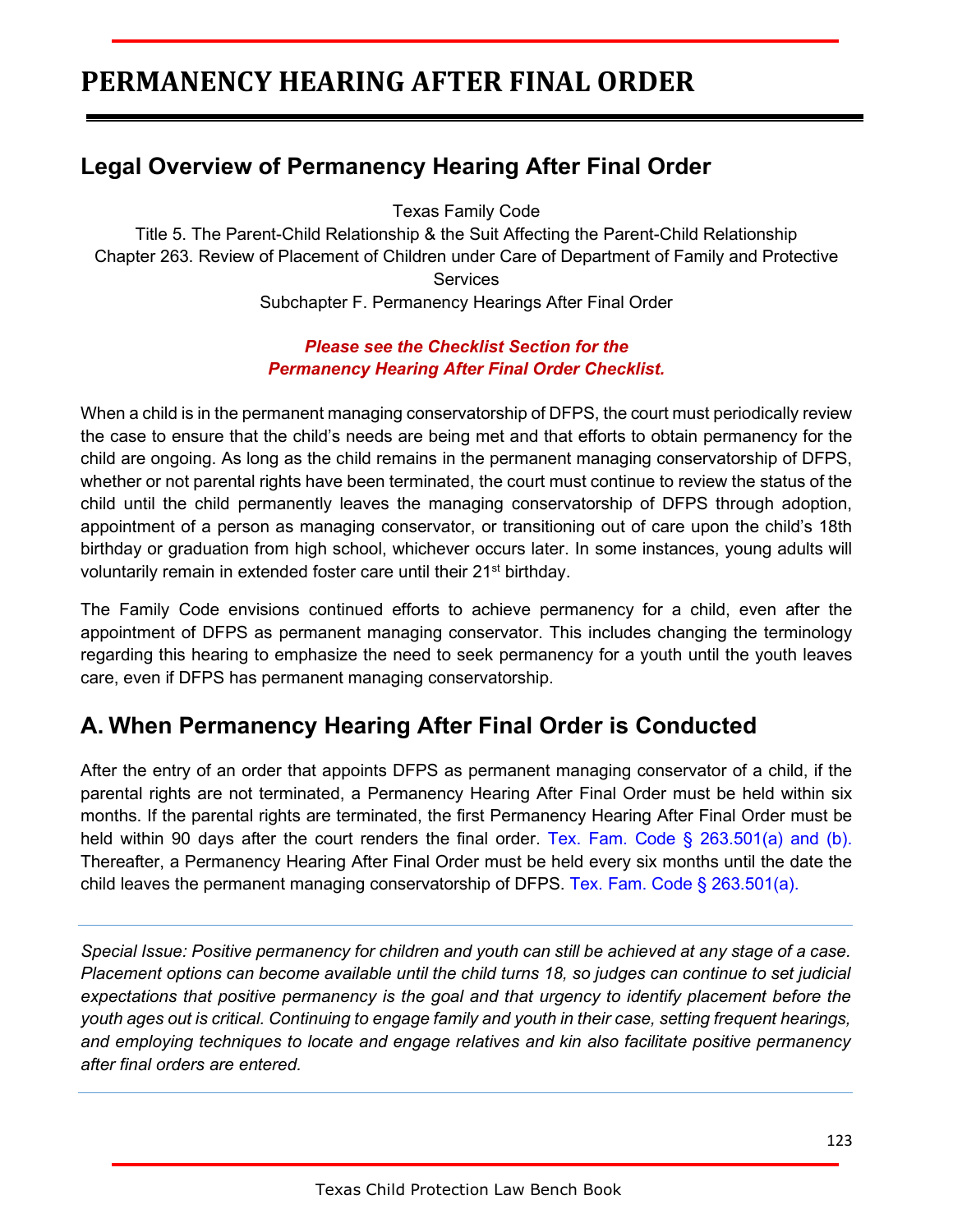## **B. Notice of the Permanency Hearing After Final Order**

Notice of a hearing under Tex. Fam. Code Chapter 263 shall be given to all persons entitled to notice of the hearing. Tex. Fam. Code § 263.0021(a). Notice of a hearing under Chapter 263 must state that the individual receiving notice pursuant to Tex. Fam. Code § 263.0021(b) may, but is not required to, attend the hearing and may request to be heard at the hearing. Tex. Fam. Code § 263.0021(e). Courts must determine whether the child's caregiver is present at the hearing and allow the caregiver to testify if the caregiver wishes to provide information about the child. Tex. Fam. Code  $\S$  263.0021(f).

The following persons are entitled to at least 10 days' notice and are entitled to present evidence and be heard at a hearing under Tex. Fam. Code Chapter 263:

- DFPS;
- The foster parent, pre-adoptive parent, relative providing care, or the director or director's designee of the group home or general residential operation where the child resides;
- Each parent of the child;
- The managing conservator or guardian of the child;
- An attorney ad litem appointed for the child, if the appointment was not dismissed in the final order;
- A guardian ad litem appointed for the child, if the appointment was not dismissed in the final order;
- A volunteer advocate appointed for the child, if the appointment was not dismissed in the final order;
- The child if:
	- o the child is 10 years of age or older; or
	- $\circ$  the court determines it is appropriate for the child to receive notice; and
- Any other person or agency named by the court to have an interest. Tex. Fam. Code § 263.0021(b).

Notice of a hearing under Tex. Fam. Code Chapter 263 may be given:

- As provided by Tex. R. Civ. P. 21a;
- In a temporary order following a full Adversary Hearing;
- In an order following a hearing under Tex. Fam. Code Chapter 263;
- In open court; or
- In any manner that would provide actual notice to a person entitled to notice. Tex. Fam. Code § 263.0021(c).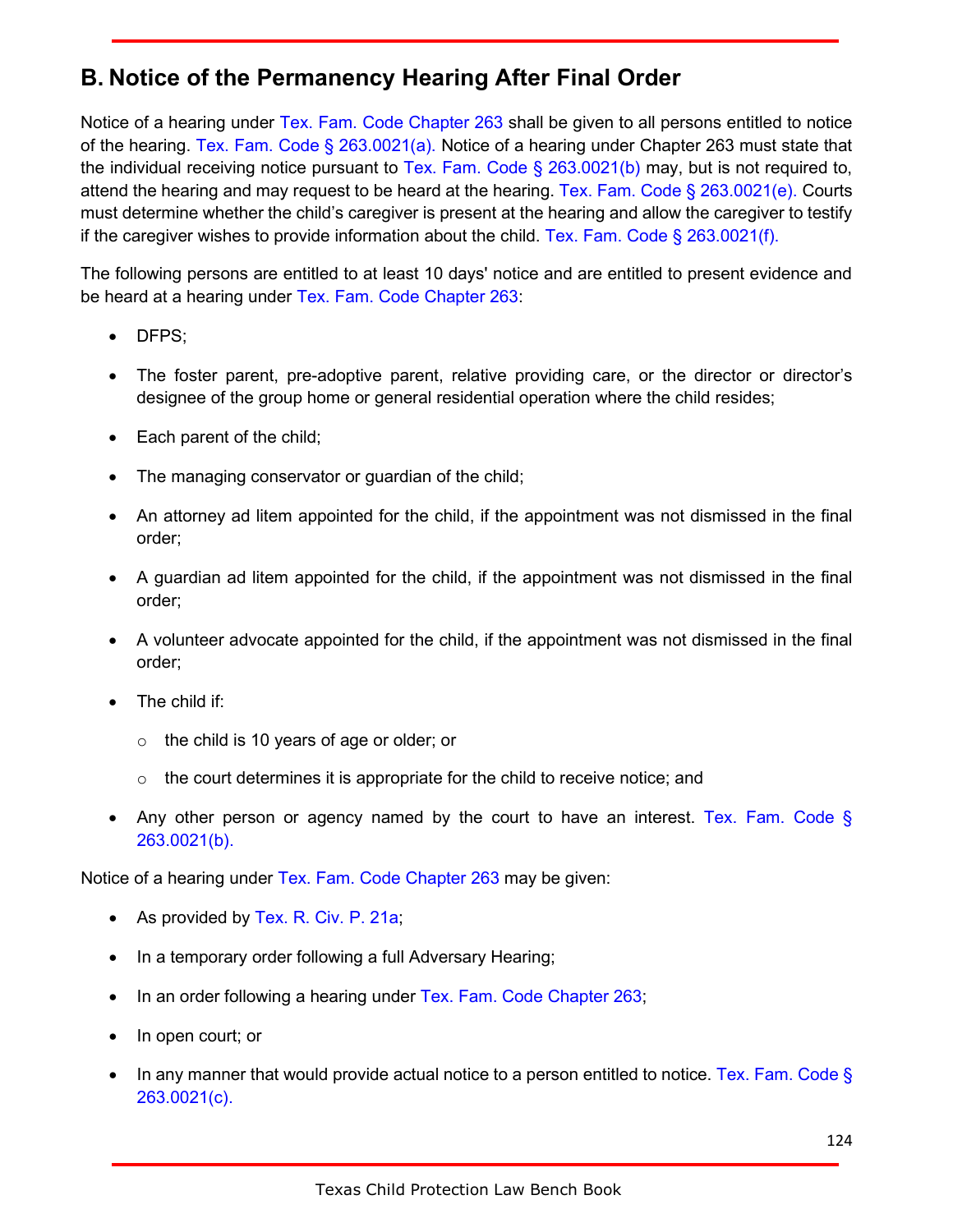The licensed administrator of the child-placing agency responsible for placing the child or the licensed administrator's designee is entitled to at least 10 days' notice of a Permanency Hearing After Final Order. Tex. Fam. Code § 263.0021(d).

*Special Issue: Tex. Fam. Code 263.501(c) requires notice of a Permanency Hearing After Final Order be given as provided by Tex. Fam. Code § 263.0021 which includes notice to each parent. If a parent's rights have been terminated, the legal status of that parent no longer exists and notice is not required. If DFPS has been named permanent managing conservator without termination of a parent's rights, that parent is entitled to notice, even if they are not represented by counsel.*

## **C. The Child Shall Attend the Permanency Hearing After Final Order**

The child shall attend each Permanency Hearing After Final Order in accordance with Tex. Fam. Code § 263.302. Tex. Fam. Code § 263.501(f).

## **D. Permanency Progress Report After Final Order**

### **1. Filing the Permanency Progress Report After Final Order**

Not later than the 10th day before the date set for a Permanency Hearing After Final Order, DFPS shall file a permanency progress report with the court. Tex. Fam. Code § 263.502(a). For good cause shown, the court may order a different time for filing the report or that a report is not required for a specific hearing. Tex. Fam. Code § 263.502(a-2).

### **2. Copies of Report Provided**

DFPS shall provide a copy to each person entitled to notice of the hearing under Tex. Fam. Code § 263.0021. Tex. Fam. Code § 263.502(a).

### **3. Permanency Progress Report Contents**

The permanency progress report must contain:

- Information necessary for the court to conduct the Permanency Hearing and make its findings and determinations under Tex. Fam. Code § 263.5031;
- Information on significant events, as defined by Tex. Fam. Code § 264.018; and
- Any additional information DFPS determines is appropriate or that is requested by the court and relevant to the court's findings and determinations under Tex. Fam. Code § 263.5031. Tex. Fam. Code § 263.502(a-1).

## **E. Conducting a Permanency Hearing After Final Order**

At each Permanency Hearing After Final Order, the court shall:

Identify all persons and parties present at the hearing;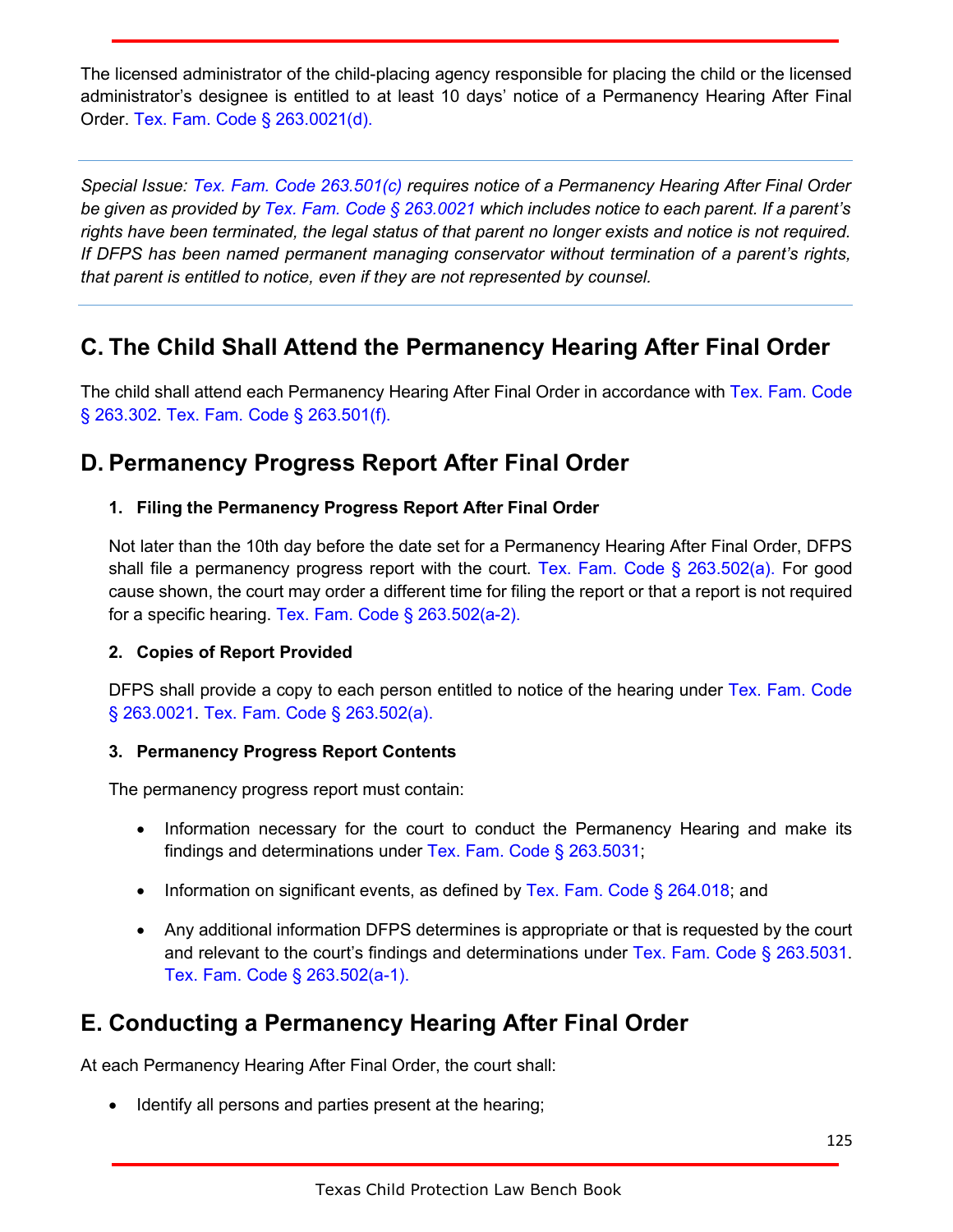- Review the efforts of DFPS or other agency in notifying persons entitled to notice under Tex. Fam. Code § 263.0021;
- Make a finding as to whether DFPS is able to place the child with a relative or other designated caregiver and state the evidence that supports its finding either way. Tex. Fam. Code § 262.0022, Tex. Fam. Code § 263.002, and Tex. Fam. Code § 263.5031(3)(B); and
- Review the permanency progress report to determine:
	- $\circ$  the safety and well-being of the child and whether the child's needs, including any medical or special needs, are being adequately addressed;
	- $\circ$  whether DFPS placed the child with a relative or other designated caregiver and the continuing necessity and appropriateness of the placement of the child, including with respect to a child who has been placed outside of this state, whether the placement continues to be in the best interest of the child;
	- $\circ$  if the child is placed in institutional care, whether efforts have been made to ensure that the child is placed in the least restrictive environment consistent with the child's best interest and special needs;

*Special Issue: Under Tex. Fam. Code § 263.001(3-a), "least restrictive setting" means a placement that, in comparison to all other available placements, is the most family-like setting. For children older than six, placing the child in a cottage home, even though part of a general residential operation and considered congregate care under federal law, is permissible and considered under Tex. Fam. Code § 263.001(c) to be a "least restrictive setting" if a suitable relative or other designated caregiver is not available as a placement for the child. Under Tex. Fam. Code § 263.001(d), for children younger than six, the only acceptable "least restrictive setting" is a foster home. A cottage home may be considered the least restrictive setting for a child younger than six only if DFPS determines it is in the best interest of the child to be placed in the cottage home.*

- $\circ$  the appropriateness of the primary and alternative permanency goals for the child, whether DFPS has made reasonable efforts to finalize the permanency plan, including the concurrent permanency goals, in effect for the child, and whether:
	- DFPS has exercised due diligence in attempting to place the child for adoption if parental rights to the child have been terminated and the child is eligible for adoption; or
	- another permanent placement, including appointing a relative as permanent managing conservator or returning the child to a parent, is appropriate for the child;
- $\circ$  for a child whose permanency goal is another planned permanent living arrangement:
	- the desired permanency outcome for the child, by asking the child;
	- whether, as of the date of the hearing, another planned permanent living arrangement is the best permanency plan for the child, and, if so, provide compelling reasons why it continues to not be in the best interest of the child to: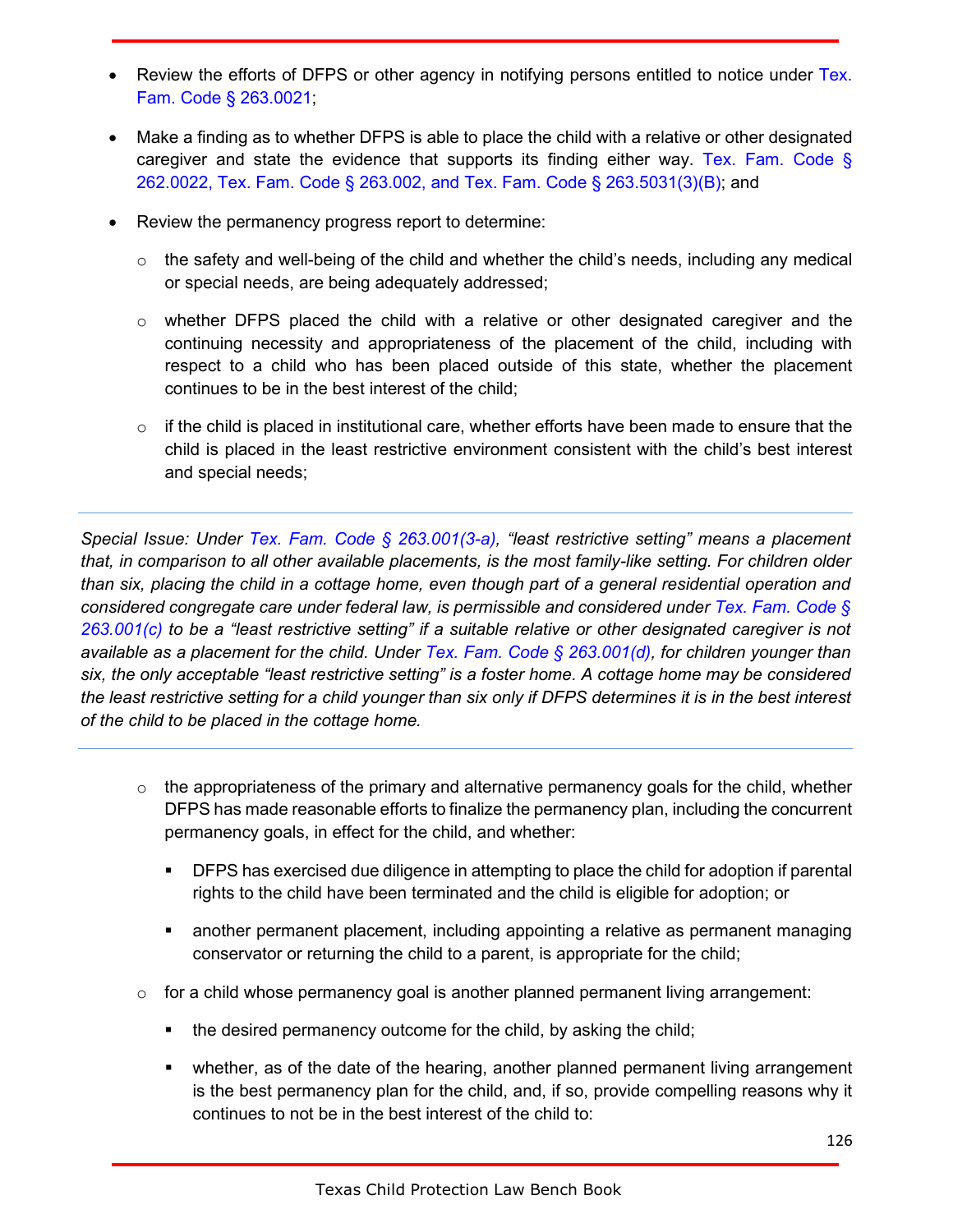- return home;
- be placed for adoption;
- be placed with a legal guardian; or
- be placed with a fit and willing relative;
- whether DFPS has:
	- conducted an independent living skills (ILS) assessment under Tex. Fam. Code § 264.121(a-3);
	- addressed the goals identified in the child's permanency plan, including the child's housing plan, and the results of the ILS assessment;
	- provided a youth 16 years and older with the documents and information listed in Tex. Fam. Code § 264.121(e); and
	- provided a youth who is 18 years or has had the disabilities of minority removed, the documents and information listed in Tex. Fam. Code § 264.121(e-1). Tex. Fam. Code § 263.306(a-1)(5);
- $\circ$  if the child is 14 years of age or older, whether services that are needed to assist the child in transitioning from substitute care to independent living are available in the child's community;
- $\circ$  whether the child is receiving appropriate medical care and has been provided the opportunity, in a developmentally appropriate manner, to express the child's opinion on any medical care provided;
- $\circ$  for a child receiving psychotropic medication, whether the child:
	- has been provided appropriate non-pharmacological interventions, therapies, or strategies to meet the child's needs; or
	- **has been seen by the prescribing physician, physician assistant, or advanced practice** nurse at least once every 90 days;
- $\circ$  whether an education decision-maker for the child has been identified, the child's education needs and goals have been identified and addressed, and there are major changes in the child's school performance or there have been serious disciplinary events;
- $\circ$  for a child for whom DFPS has been named managing conservator in a final order that does not include termination of parental rights, whether to order DFPS to provide services to a parent for not more than six months after the date of the Permanency Hearing if:
	- **the child has not been placed with a relative or other individual, including a foster parent,** who is seeking permanent managing conservatorship of the child; and
	- the court determines that further efforts at reunification with a parent are: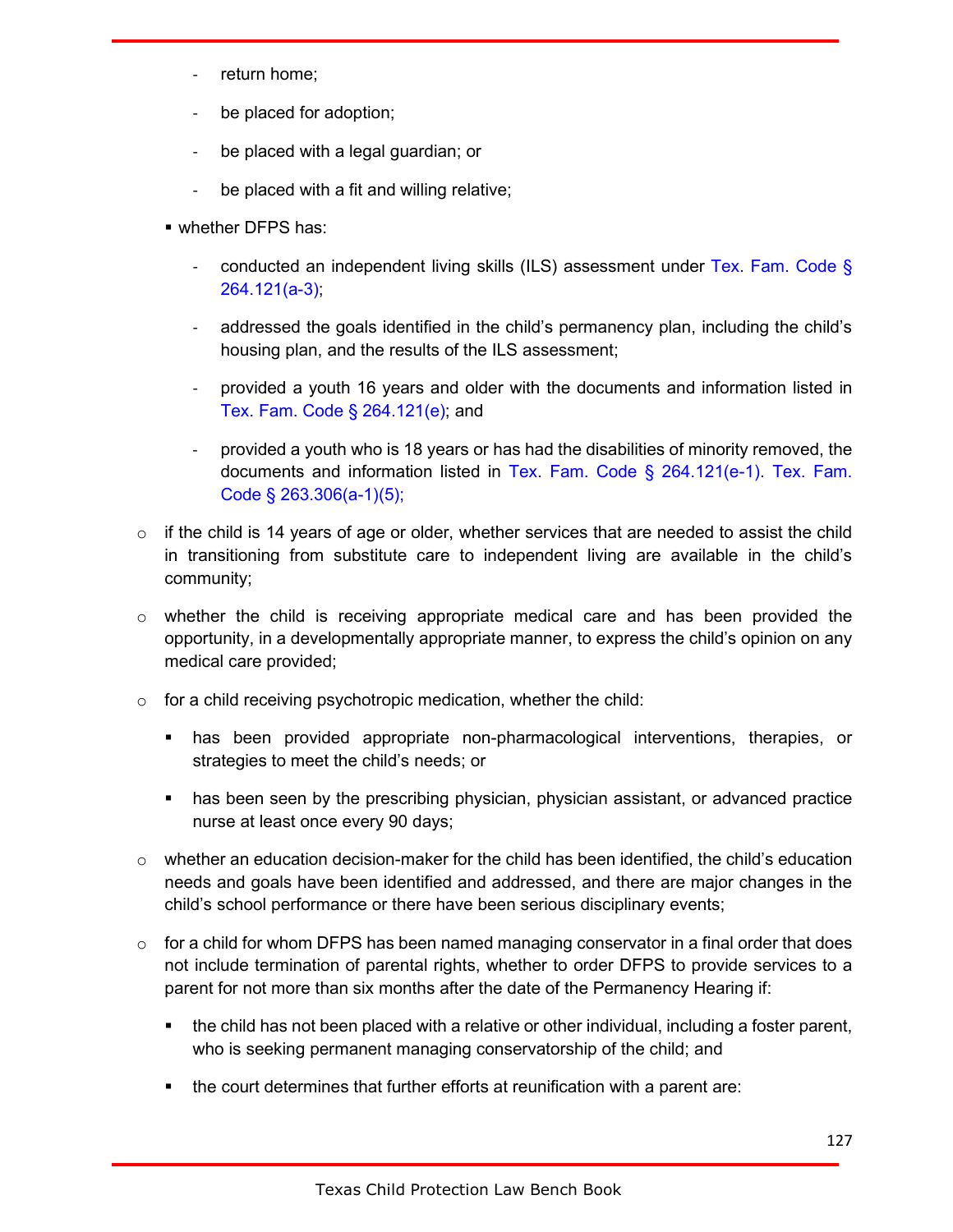- in the best interest of the child; and
- likely to result in the child's safe return to the child's parent; and
- $\circ$  whether DFPS has identified a family or other caring adult who made a permanent commitment to the child. Tex. Fam. Code § 263.5031.
- $\circ$  review DFPS efforts to ensure the child has regular, ongoing opportunities to engage in ageappropriate normalcy activities, including activities not listed in the child's service plan. Tex. Fam. Code § 263.5031(b).
- The court shall inquire from all parties whether the child has had the opportunity to provide information regarding potential caregivers and whether individuals identified by the child are listed on the proposed Child Placement Resources Form. Tex. Fam. Code § 263.5031(4)(B).
- If the child has been placed with a relative or designated caregiver, the court shall inform the individual serving as a placement for the child of the ability to become a licensed foster parent and apply for a Permanent Care Assistance agreement. Tex. Fam. Code § 263.5031(3).

Additionally, Tex. Fam. Code § 263.503(c) requires that, in addition to the requirements of Tex. Fam. Code § 263.5031, at each Permanency Hearing After a Final Order the court shall review DFPS efforts to ensure that the child has regular, ongoing opportunities to engage in age-appropriate normalcy activities as defined by Tex. Fam. Code  $\S$  264.001; this may include activities not listed in the child's service plan. Tex. Fam. Code § 263.503.

### **F. Court Orders Related to Permanent Managing Conservatorship**

### **1. Court Ordered Services for Parents**

When a parent is still involved or over time becomes re-involved in the case, a court may order DFPS to provide services to a parent for not more than six months after the date of the Permanency Hearing if:

- The child has not been placed with a relative or other individual, including a foster parent, who is seeking permanent managing conservatorship of the child; and
- The court determines that further efforts at reunification with a parent are:
	- $\circ$  in the best interest of the child; and
	- $\circ$  likely to result in the child's safe return to the child's parent. Tex. Fam. Code § 263.5031(3)(J).

### **2. Termination of Parental Rights After Denial of Prior Petition to Terminate**

The court may terminate the parent-child relationship after rendition of an order that previously denied termination of the parent-child relationship if:

• The petition under Tex. Fam. Code  $\S$  161.004 is filed after the date the order denying termination was rendered;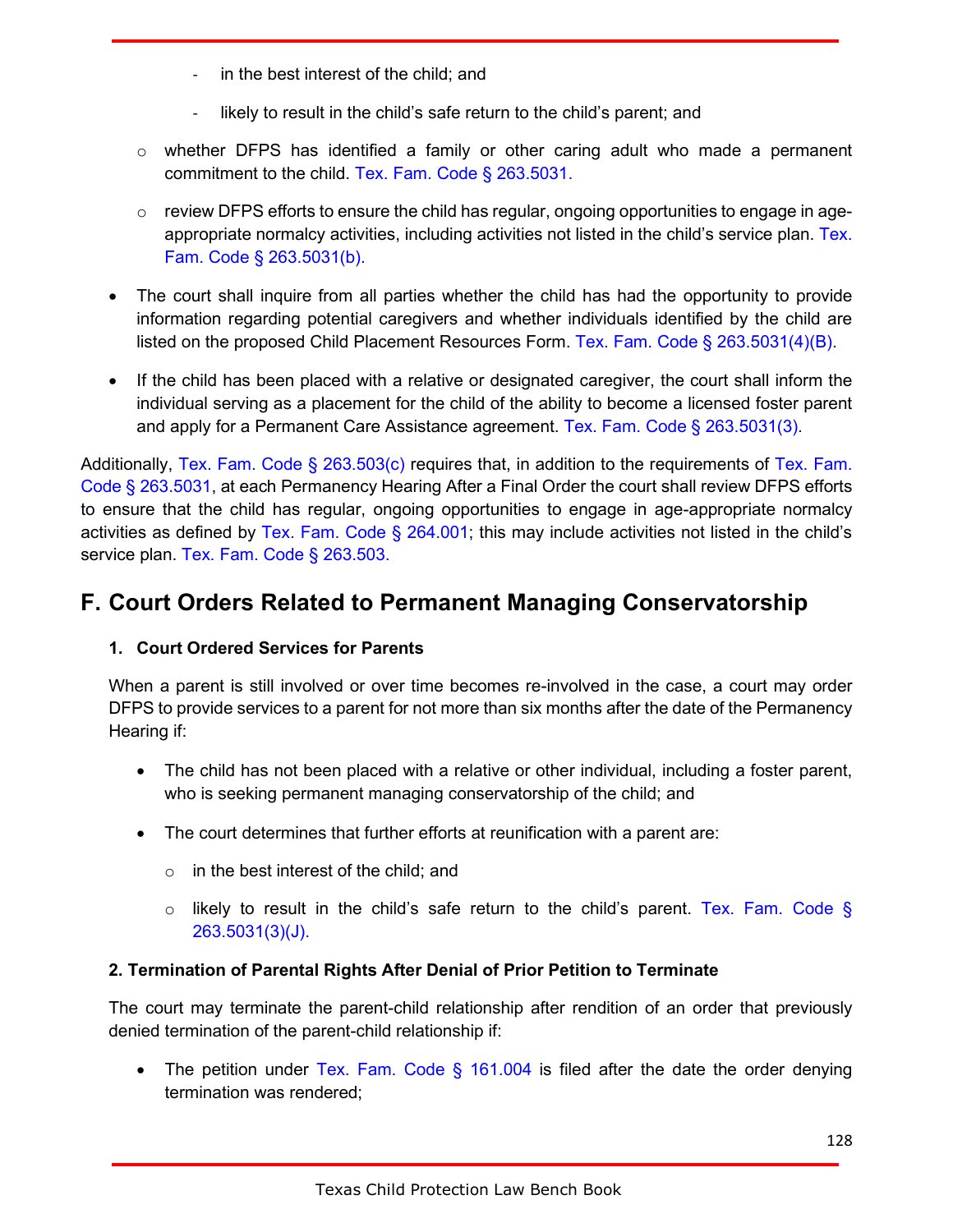- The circumstances of the child, parent, sole managing conservator, possessory conservator, or other party affected by the order denying termination have materially and substantially changed since the date that the order was rendered;
- The parent committed an act listed under Tex. Fam. Code  $\S$  161.001 before the date the order denying termination was rendered; and
- Termination is in the best interest of the child. Tex. Fam. Code  $\S$  161.004(a).

At a hearing under Tex. Fam. Code § 161.004, the court may consider evidence presented at a previous hearing in a suit for termination of the parent-child relationship of the parent with respect to the same child. Tex. Fam. Code § 161.004(b).

### **3. Child Committed to Texas Juvenile Justice Department**

A court is required to conduct a Permanency Hearing After Final Order for a child while the child is committed to or released under the supervision of TJJD, unless the child is adopted or permanent managing conservatorship of the child is awarded to an individual other than DFPS. Tex. Fam. Code § 263.501(g).

## **G.Foster Youth Bill of Rights and Ombudsman's Office**

Each child in foster care shall be informed of the child's rights provided by state or federal law or policy that relate to:

- Abuse, neglect, exploitation, discrimination, and harassment;
- Food, clothing, shelter, and education;
- Medical, dental, vision, and mental health services, including the right of the child to consent to treatment;
- Emergency behavioral intervention, including what methods are permitted, the conditions under which it may be used, and the precautions that must be taken when administering it;
- Placement with the child's siblings and contact with members of the child's family;
- Privacy and searches, including the use of storage space, mail, and the telephone;
- Participation in school-related extracurricular or community activities;
- Interaction with persons outside the foster care system, including teachers, church members, mentors, and friends;
- Contact and communication with caseworkers, attorneys ad litem, guardians ad litem, and courtappointed special advocates;
- Religious services and activities;
- Confidentiality of the child's records;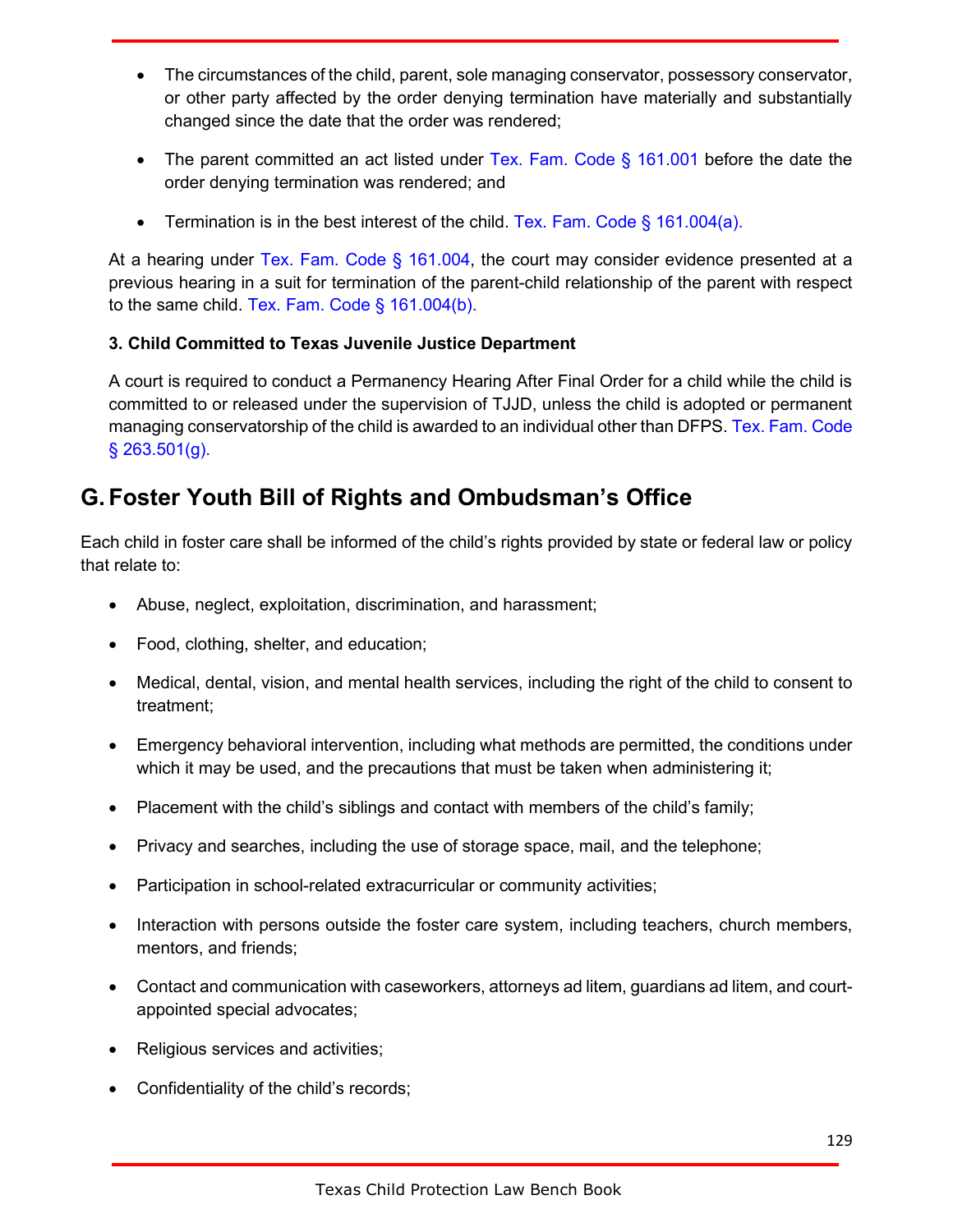- Job skills, personal finances, and preparation for adulthood;
- Participation in a court hearing that involves the child;
- Participation in the development of service and treatment plans;
- If the child has a disability, the advocacy and protection of the rights of a person with that disability; and
- Any other matter affecting the child's ability to receive care and treatment in the least restrictive environment that is most like a family setting. Tex. Fam. Code § 263.008(b).

DFPS shall provide a written copy of the foster children's bill of rights to each child placed in foster care in the child's primary language, if possible, and shall inform the child of the rights described by the foster children's bill of rights:

- Orally in the child's primary language, if possible, and in simple, non-technical terms; or
- For a child who has a disability, including an impairment of vision or hearing, through any means that can reasonably be expected to result in successful communication with the child. Tex. Fam. Code § 263.008(c).

The Health and Human Services Commission must appoint an ombudsman for children and youth in foster care. Tex. Gov't Code § 531.992(a). The ombudsman serves as a neutral party in assisting children and youth in the conservatorship of DFPS with complaints regarding issues with the authority of DFPS or another health and human services agency. Tex. Gov't Code § 531.993.

Youth may contact the Foster Care Ombudsman through the following methods:

|           | • Toll-free phone: | 1-844-286-0769 (8am to 5pm, Monday through Friday) |
|-----------|--------------------|----------------------------------------------------|
| $\bullet$ | Toll-free fax:     | 1-888-780-8099                                     |
| $\bullet$ | Mail:              | Texas Health and Human Services Commission         |
|           |                    | Foster Care Ombudsman, MC H-700                    |
|           |                    | P O Box 13247                                      |
|           |                    | Austin, Texas 78711-3247                           |
|           | Online:            | HHS Ombudsman Foster Care Help <sup>12</sup>       |
|           |                    |                                                    |

*Special Issue: Judges, Parents, Attorneys, CASA and other individuals with inquiries and complaints about a child or youth's case may continue to contact the DFP[S Office of Consumer Relations](https://www.dfps.state.tx.us/Contact_Us/Questions_and_Complaints/OCR.asp) by phone at 1-800-720-7777 or by email at [OCR@dfps.texas.gov.](mailto:%20OCR@dfps.texas.gov)*

### **H. Transitional Services**

### **1. Transition to Independence**

DFPS has a duty to address unique challenges facing youth in conservatorship transitioning to independence, including efforts to improve transition planning and providing experiential life skillstraining. Tex. Fam. Code § 264.121. The life skills-training must include instruction on financial

130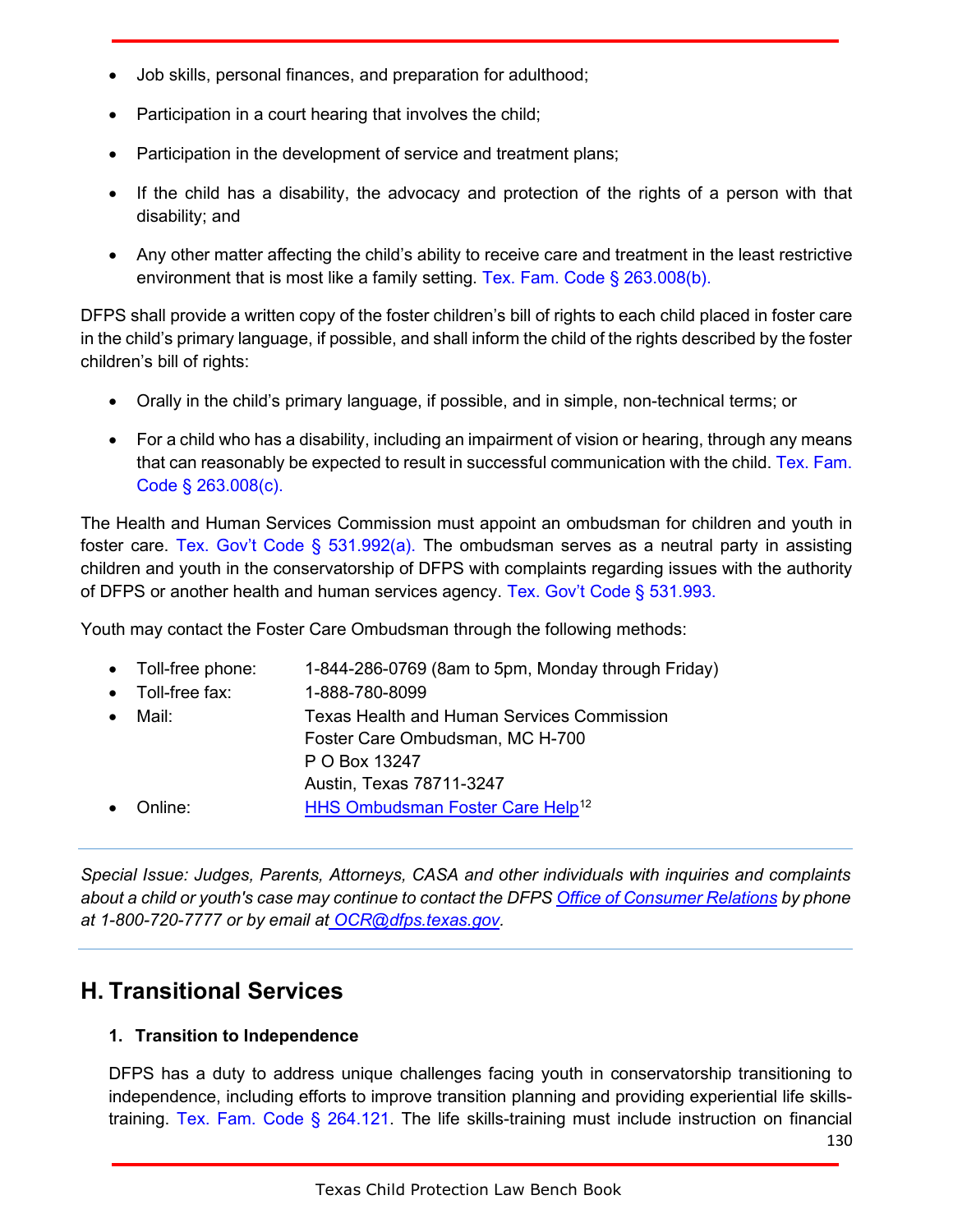literacy including, but not limited to, understanding the timeline to file taxes, protecting against identity theft, and preparing a budget. For youth 17 or older, the training must also include lessons related to insurance, civic engagement, and identification documents. Tex. Fam. Code § 264.121(a-2). For youth 14 or older, DFPS must ensure the youth has an email address through which they can receive documents before they leave foster care. Tex. Fam. Code § 264.121(a-7)

DFPS must conduct an independent living skills (ILS) assessment for all youth 16 and older in DFPS Temporary or Permanent Managing Conservatorship and must conduct an ILS assessment for all youth 14 and older in DFPS Permanent Managing Conservatorship. Tex. Fam. Code § 264.121(a-3) and (a-4). DFPS must annually update the youth's ILS assessment to determine the skills acquired by the youth during the preceding year. Tex. Fam. Code  $\S$  264.121(a-5).

DFPS also must coordinate with the Texas Higher Education Board to establish a workgroup to develop a plan to ensure that youth in foster care who complete a standardize the Preparation for Adult Living (PAL) curriculum are eligible to receive college credit for completing the PAL program. used around the state by providers. DFPS will report this plan to the legislature not later than November 1, 2022. Tex. Fam. Code § 264.121(a-6).

DFPS must also ensure that before a youth leaves foster care, each youth who is 14 years of age or older has an email address where they can receive encrypted copies of personal documents and records. Tex. Fam. Code § 264.121(a-7).

DFPS must ensure that the transition plan for each youth 16 years of age or older includes provisions to assist the youth in managing the youth's housing needs after the youth leaves foster care, including provisions that:

- Identify the cost of housing in relation to the youth's sources of income, including any benefits or rental assistance available to the youth;
- If the youth's housing goals include residing with family or friends, state that DFPS has addressed the following with the youth:
	- $\circ$  the length of time the youth expects to stay in the housing arrangement;
	- $\circ$  expectations for the youth regarding paying rent and meeting other household obligations;
	- o the youth's psychological and emotional needs, as applicable; and
	- $\circ$  any potential conflicts with other household members, or any difficulties connected to the type of housing the youth is seeking, that may arise based on the youth's psychological and emotional needs;
- Inform the youth about emergency shelters and housing resources, including supervised independent living (SIL) and housing at colleges and universities, such as dormitories;
- Require DFPS to review a common rental application with the youth and ensure that the youth possess all of the documentation required to obtain rental housing; and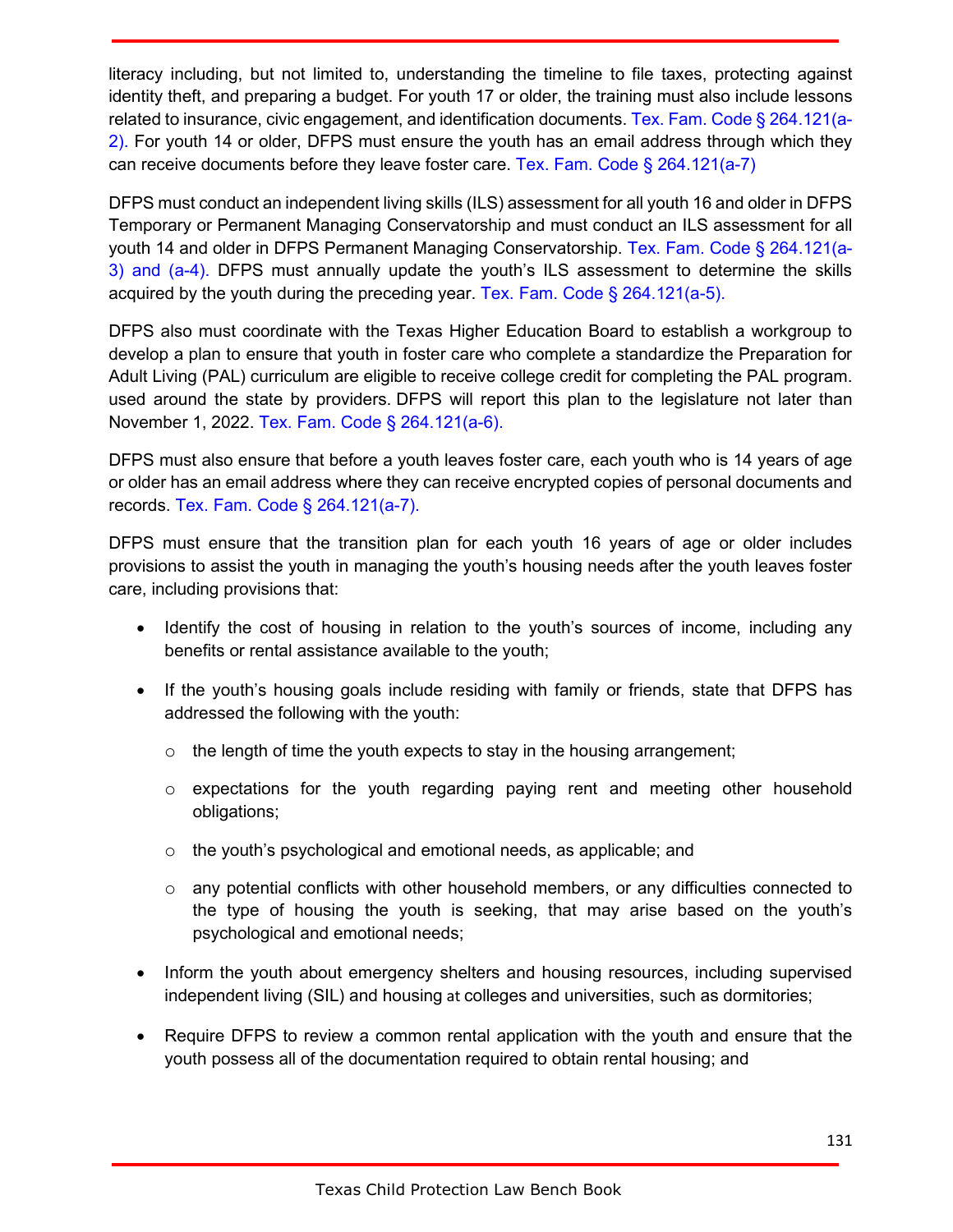• Identify any individuals who are able to serve as cosigners or references on the youth's application for housing. Tex. Fam. Code § 264.121(i).

### **2. Housing for Homeless Youth Aging out of Care**

For youth who will voluntarily enter extended foster care, DFPS shall do the following:

- Complete any necessary transitional housing paperwork for youth entering extended foster care, six months before the youth turns 18 and to review the qualifications for housing 90 days before the youth turns 18.
- Waive background checks if a youth in extended foster care continues to live with the same substitute caregivers.
- Notify the youth and document the communication if their placement will not allow them to live there after the youth's 18th birthday. A foster home that prohibits a youth from living there after they turn 18 shall notify the caseworker 90 days before the youth's 18th birthday and congregate care facilities must notify the caseworker six months before the youth's 18th birthday or as soon as possible if the youth is placed there within six months of their 18th birthday.
- Assist the youth in Supervised Independent Living programs to develop a rental history by allowing them to co-sign for the lease on their housing.
- Develop a protocol to prevent a youth from aging out of residential treatment center and implement the protocol when the youth turns 17 years old. Tex. Fam. Code  $\S$  264.1214.

### **3. Provision of Copies of Certain Records**

DFPS must ensure that each youth acquires a copy and a certified copy of the youth's birth certificate, a social security card or replacement social security card, as appropriate, and a personal identification certificate under Tex. Transp. Code Chapter 521, on or before the date the on which the youth turns 16 years old. Tex. Fam. Code § 264.121(e).

If, at the time a youth is discharged from foster care, the youth is at least 18 years of age or has had the disabilities of a minor removed, DFPS shall provide to the youth, not later than the 30th day before the date the child is discharged from foster care, the following information and documents unless the youth already has the information or document:

- The youth's birth certificate;
- The youth's immunization records;
- The information contained in the youth's health passport;
- A personal identification certificate under Tex. Transp. Code Chapter 521;
- A social security card or a replacement social security card, if appropriate; and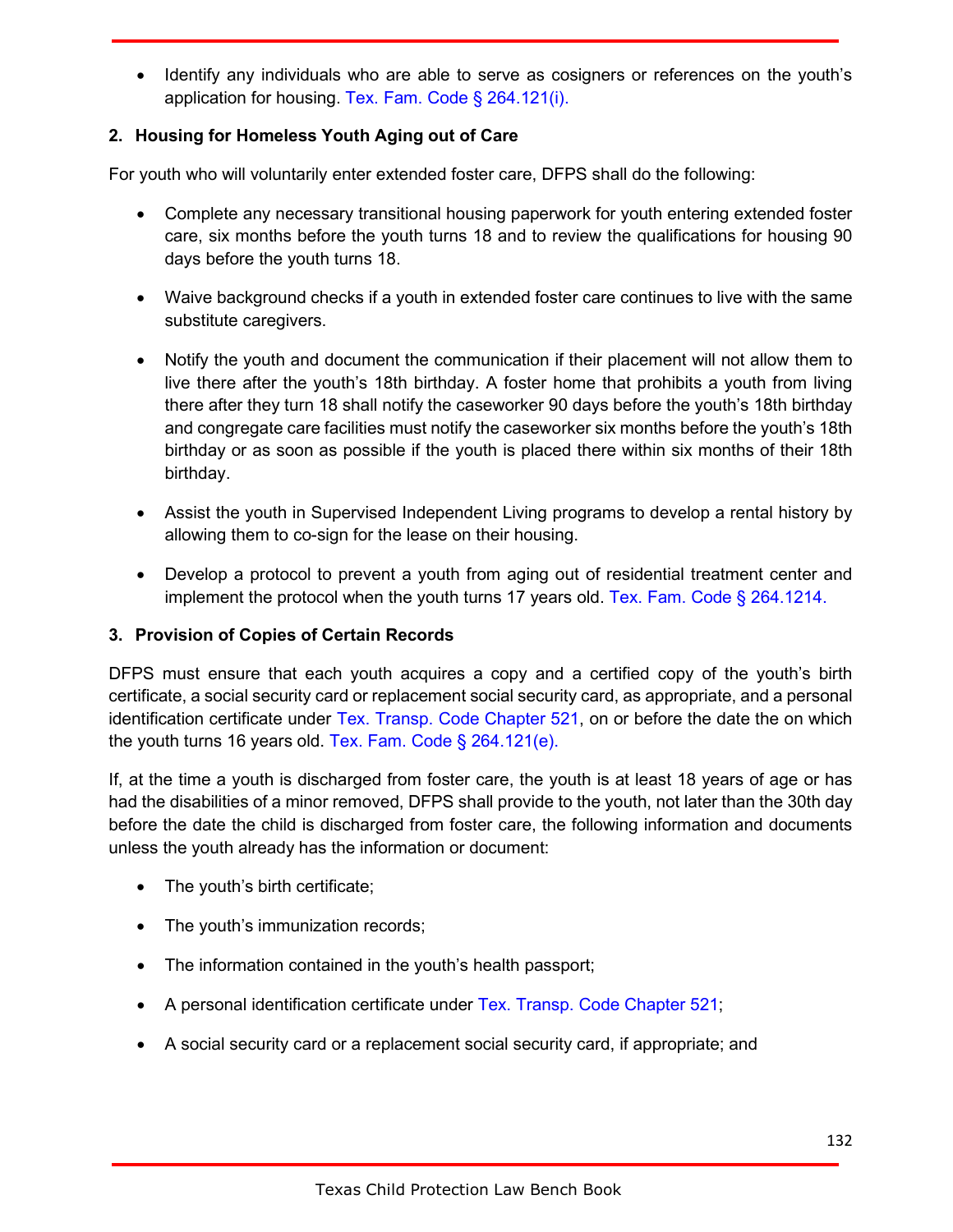• A Medicaid card or other proof of the youth's enrollment in Medicaid or an insurance card from a health plan that provides health coverage to foster youth. Tex. Fam. Code § 264.121(e-1).

When providing a youth with a document required by Tex. Fam. Code § 264.121(e-1), DFPS shall provide the youth with a copy and a certified copy of the document or with the original document, as applicable. Tex. Fam. Code § 264.121(e-2).

Prior to the youth leaving care, the youth's DFPS caseworker shall:

- Assist the youth with developing a plan for keeping the document described in Tex. Fam. Code § 264.121(e) in a safe place; and
- Inform the youth about the documents the youth is required to receive before the date the youth is discharged from foster care. Tex. Fam. Code § 264.121(e-4).

When obtaining a copy of a birth certificate to provide to a foster youth or assisting a foster youth in obtaining a copy of a birth certificate, the department shall obtain the birth certificate from the state registrar. If the department is unable to obtain the birth certificate from the state registrar, the department may obtain the birth certificate from a local registrar or county clerk. Tex. Fam. Code § 264.121(e-3).

Attorneys and guardians ad litem, along with other advocates, are responsible for ascertaining whether youth in care have received a copy of the documents referenced in Tex. Fam. Code § 264.121(e) and (e-1). Tex. Fam. Code § 107.003(b). Courts are also required to determine whether the Department has provided the youth with documents required by Tex. Fam. Code  $\S 264.121(e)$ , and for youth 18 years or older, or who has had the disabilities of minority removed, whether the Department has provided the youth with the documents and information listed in Tex. Fam. Code § 264.121(e-1). Tex. Fam. Code § 263.306(a-1) and Tex. Fam. Code § 263.5031(3).

For more information about how to support youth who are transitioning from foster care, please visit the Texas RioGrande Legal Aid [Texas Foster Youth Justice Project website,](http://texasfosteryouth.org/) including A [Guide for](http://texasfosteryouth.org/legal-resources/legal-resources-for-youth/aging-out-of-foster-care/)  [Those "Aging Out" of Foster Care in Texas.](http://texasfosteryouth.org/legal-resources/legal-resources-for-youth/aging-out-of-foster-care/) 13

## **I. Extended Jurisdiction for Youth Aging Out of Foster Care**

### **1. Young Adult**

"Young adult" is a person who was in the conservatorship of DFPS on the day before the person's 18th birthday. Tex. Fam. Code § 263.601(4).

### **2. Extended Foster Care**

"Extended foster care" is foster care that extends beyond the young adult's 18th birthday. It requires the young adult to reside in a residential setting that is licensed or approved and paid for by DFPS, including a foster home, foster group home, Residential Treatment Center (RTC), and Supervised Independent Living (SIL) facility through a provider who has a contract with DFPS for extended foster care services. Tex. Fam. Code § 263.601(1).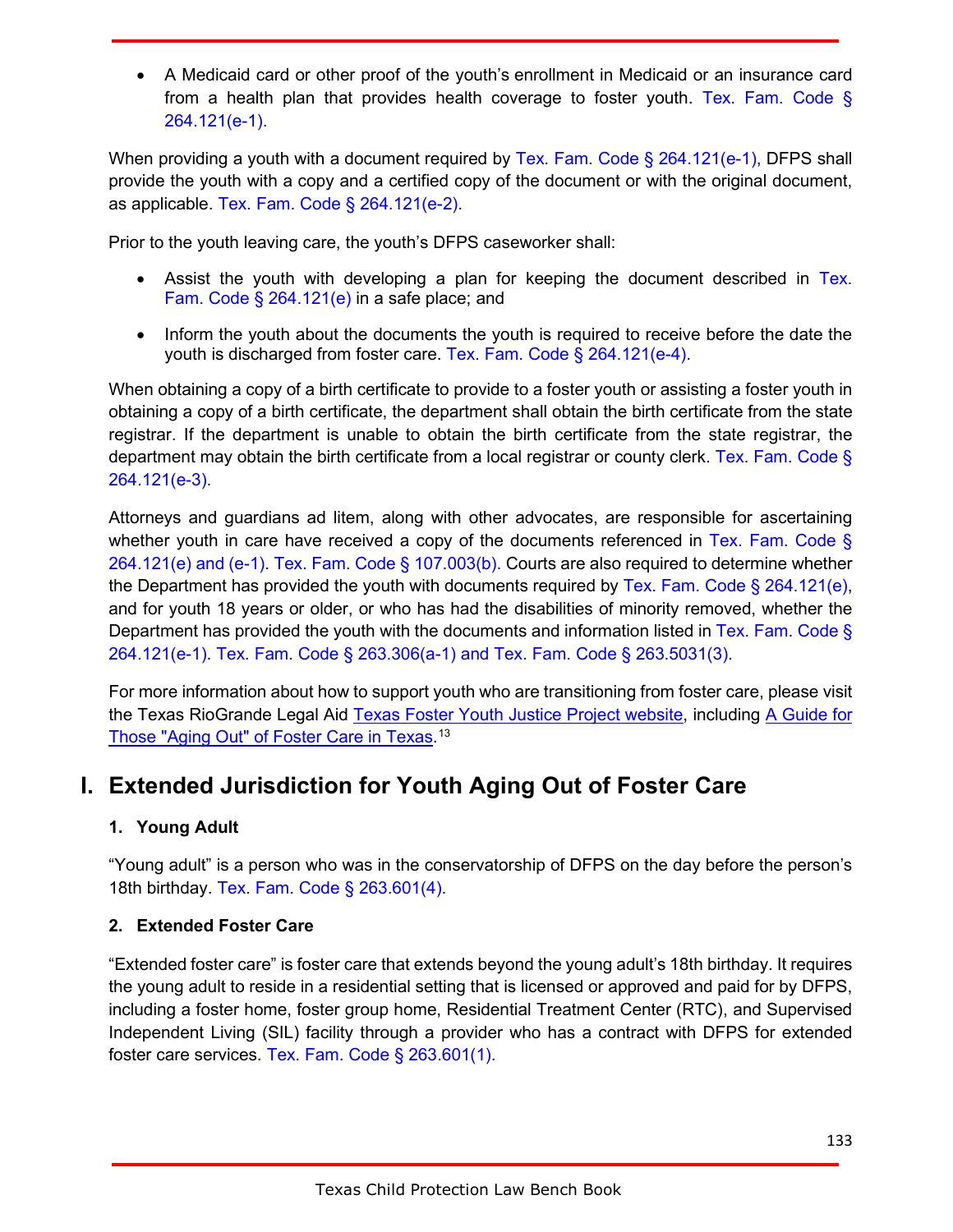#### **3. Trial Independence**

"Trial independence" means the status assigned to a young adult under Tex. Fam. Code § 263.6015, which is automatic and mandatory for a minimum of 6 months beginning on:

- The date of the young adult's 18th birthday; or
- The date the young adult exits extended foster care. Tex. Fam. Code  $\S$  263.6015(b).

A court may order trial independence status extended for a period that exceeds the mandatory period under Tex. Fam. Code § 263.6015(b) but cannot exceed one year from the date the period under Tex. Fam. Code § 263.6015(b) commences. Tex. Fam. Code § 263.6015(c).

Each time a young adult exits foster care (originally at 18 or extended foster care), the youth adult will complete a new six-month period of trial independence. Tex. Fam. Code § 263.6015(d).

### **4. Extended Jurisdiction After Child's 18th Birthday**

Any court with jurisdiction over a youth on the day before they turn 18 will automatically continue to have jurisdiction of the youth beyond their 18th birthday for at least six months. Tex. Fam. Code § 263.602(a).

*Special issue: A young adult age 18 or older is allowed to temporarily leave foster care, and as long as the court has jurisdiction, the state is eligible for federal funding to provide services for the young adult, including independent living supports such as housing.*

While a youth is in extended foster care, the Family Code requires the court to conduct review hearings every six months and make specific findings regarding the young adult's living arrangement, the permanency plan, whether the young adult participated in developing the plan, and whether it reflects independent living skills and appropriate services in order for the young adult to achieve independence, and whether additional services are needed to meet the young adult's needs. Tex. Fam. Code § 263.602(b).

The extended jurisdiction statute states that, unless a court extends its jurisdiction over a young adult beyond the end of trial independence as provided by Tex. Fam. Code § 263.6021(a) or Tex. Fam. Code § 263.603(a), the court's extended jurisdiction over a young adult terminates on the earlier of:

- The last day of the month in which trial independence ends; or
- The young adult's 21st birthday. Tex. Fam. Code § 263.602(f).

A court with extended jurisdiction is not required to conduct periodic hearings as described in Tex. Fam. Code § 263.602 for a young adult who is only on trial independence and may not compel a young adult who has elected to not enter or has exited extended foster care to attend a court hearing. However, a court may, at the request of the young adult who is on trial independence, conduct a hearing described by Tex. Fam. Code § 263.602(b) or Tex. Fam. Code § 263.6021 to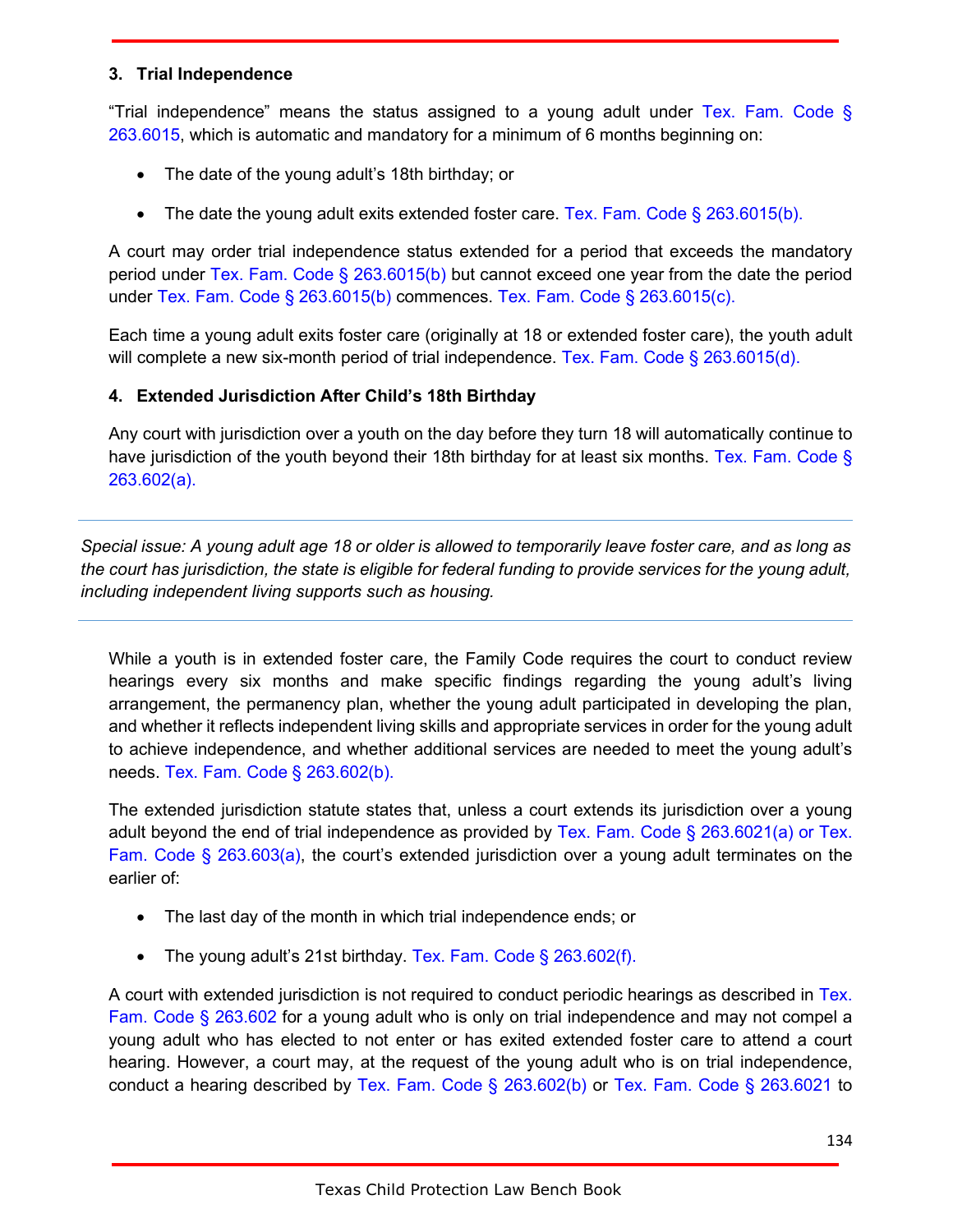review any transitional living services the young adult is receiving during trial independence. Tex. Fam. Code § 263.602(g).

For more information, see an <u>Extended Court Jurisdiction Flowchart</u> developed by DFPS.<sup>14</sup>

Unless a young adult receiving voluntary transitional living services while on trial independence reenters extended foster care before the end of the court's extended jurisdiction, the extended jurisdiction of the court ends on the earlier of:

- The young adult's 21st birthday; or
- The date the young adult withdraws consent to the extension of the court's jurisdiction in writing or in court. Tex. Fam. Code § 263.6021(b).

For more information, see a <u>Brief Overview of Transitional Living Services</u> developed by DFPS.<sup>15</sup>

### **5. Extended Jurisdiction in Guardianship Situation**

If a court believes that a young adult may be incapacitated as defined by Tex. Est. Code  $\S$ 1002.017(2), the court may extend its jurisdiction on its own motion without the young adult's consent to allow DFPS to refer the young adult to the Health and Human Services (HHS) Guardianship Services Program, formerly known as the Department of Aging and Disability Services for guardianship services, as required by Tex. Hum. Res. Code § 48.209. Tex. Fam. Code § 263.603(a).

The extended jurisdiction to determine guardianship under Tex. Fam. Code § 263.603 terminates on the earliest of the date when:

- Guardianship Services Program determines a guardianship is not appropriate under Tex. Hum. Res. Code Chapter 161;
- A court with probate jurisdiction denies the application to appoint a guardian; or
- A guardian is appointed and qualifies under the Texas Estates Code. Tex. Fam. Code § 263.603(b).

If DFPS or HHS Guardianship Services Program determines a guardianship is not appropriate, or the court with probate jurisdiction denies the application to appoint a guardian, the court, under Tex. Fam. Code § 263.603(a), may continue to extend its jurisdiction over the young adult only as provided by Tex. Fam. Code § 263.602 or Tex. Fam. Code § 263.6021. Tex. Fam. Code § 263.603(c).

A young adult for whom a guardian is appointed and qualifies is not considered to be in extended foster care or trial independence and the court's jurisdiction ends on the date the guardian for the young adult is appointed and qualifies, unless the guardian requests the extended jurisdiction of the court under Tex. Fam. Code § 263.604. Tex. Fam. Code § 263.603(d).

### **6. By Guardian Request**

A guardian appointed for a young adult may request that the court extend the court's jurisdiction over the young adult. A court that extends its jurisdiction over a young adult for whom a guardian is